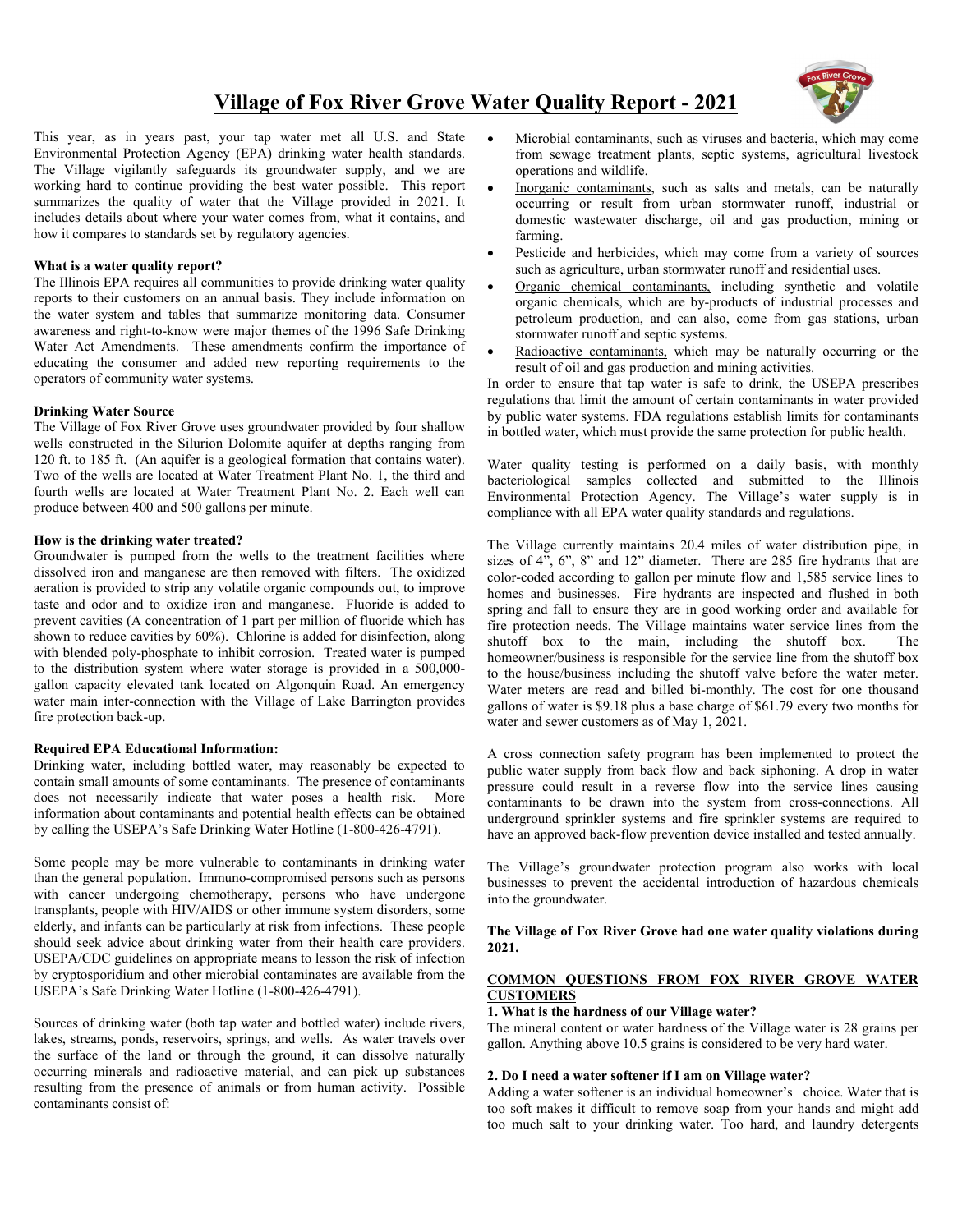works less effectively and there is a greater chance of excessive scaling of pipes and water fixtures.

#### **3. Does Fox River Grove add fluoride to the Village's water?**

Yes, fluoride is added to the drinking water to prevent cavities. Water fluoridation is the single most effective public health measure to prevent tooth decay and improve oral health in both children and adults. Studies have shown that for every dollar invested in fluoridation, as much as \$38 is saved in dental treatment costs.

#### **4. Is radon a contaminate concern in Fox River Grove's water?**

No, radon is not a concern in the Village's water system. Radon that may naturally occur in groundwater, is removed during the aeration phase if our treatment process.

#### **5. Why does the water have a chlorine taste or smell?**

Chlorine is added during the treatment process as a disinfectant to prevent the re-growth of harmful bacteria in the water distribution system. To remove any chlorine taste or smell, fill a pitcher full of water and refrigerate it overnight with the lid off. The chlorine content will dissipate.

#### **6. I have low water pressure, what can I do?**

If the pressure is low at only a few sinks, remove the aerator from the faucet and inspect for debris that may be obstructing water flow. If the pressure is low throughout your home many times a softener may malfunction and reduce water pressure. To isolate the softener, close the bypass valve and recheck water pressure. If that does not solve the issue, call the Village, and staff will investigate.

#### **7. Do you give tours of your water treatment plant?**

Yes, we are proud of our facilities and enjoy giving tours. We encourage citizens to schedule a tour and see where their tap water comes from. Please call Tim Zintl, Operations Manager, Public Works Department at (847) 639- 3170 to make arrangements.

#### **8. Want more information?**

More information is available on the Village of Fox River Grove's website [www.foxrivergrove.org.](http://www.foxrivergrove.org/) The Village does routine water quality testing. A table of results is attached. If you have other questions about this report or concerning your water system, please contact Tim Zintl, Operations Manager, Public Works Department at (847) 639-3170. We want our valued customers to be informed about their water quality. Water is a valuable natural resource, please help protect our drinking water and practice good water conservation.

#### **Source Water Assessment Summary**

The source water assessment for our supply has been completed by the Illinois EPA. If you would like a copy of this information, please stop by the Village Hall of Fox River Grove, 305 Illinois Str., Fox River Grove, IL 60021, or call our water operator at (847) 381-6010. To view a summary version of the completed Source Water Assessments, including: Importance of Source Water; Susceptibility to Contamination Determination; and documentation/recommendation of Source Water Protection Efforts, you may access the IEPA website at

<http://www.epa.state.il.us/cgi-bin/wp/swap-fact-sheets.pl>

Based on information obtained in the Well Site Survey, published in 1989, fourteen possible problem sites were identified within the survey area of Fox River Grove. Furthermore, information provided by the Leaking Underground Storage Tank and Remedial Project Management Sections of the Illinois EPA indicated several additional sites with ongoing remediations which may be of concern. The Illinois EPA has determined that Fox River Grove's wells are susceptible to contamination. This determination is based on a number of criteria including; monitoring conducted at the wells; monitoring conducted at the entry point to the distribution system; and the available hydrogeologic data on the wells. The Illinois Environmental Protection Act provides minimum protection zones of 400 feet for Fox River Grove's wells. These minimum protection zones are regulated by the Illinois EPA. To further minimize the risk to the groundwater supply, the Illinois EPA recommends that five additional activities be assessed. First, the village may wish to enact a "maximum setback zone" ordinance to further protect their water supply. These ordinances are authorized by the Illinois Environmental Protection Act and allow county and municipal officials the

opportunity to provide additional protection up to 1,000 feet from their wells. Second,

the water supply staff may wish to revisit their contingency planning documents. Contingency planning documents are a primary means to ensure that, through emergency preparedness, the village will minimize their risk of being without safe and adequate water. Third, the water supply staff is encouraged to review their cross connection control program to ensure that it remains current and viable. Cross connections to either the water treatment plant (for example, at bulk water loading stations) or in the distribution system may negate all source water protection initiatives provided by the village. Fourth, the village should obtain aquifer property data and groundwater flow direction information so the recharge areas for the wells can be mapped. This information can be obtained by completing pump tests on the wells and mass water level measurements on wells finished in the aquifers utilized by the wells. Finally, the Illinois EPA recommends that the village investigate additional source water protection management options to address land use activities within the recharge areas, when developed. Specifically, these management options must include potential impacts from point and nonpoint sources of groundwater contamination.

Elevated levels of lead, if present can cause serious health problems, especially for pregnant women and young children. Lead in drinking water is primarily from materials and components associated with service lines and home plumbing. The Village cannot control the variety of materials used in plumbing components. When your water has been sitting for several hours, you can minimize the potential for lead exposure by flushing your tap for 30 seconds to 2 minutes before using water for drinking or cooking. If you are concerned about lead in your water, you may wish to have your water tested. Information on lead in drinking water, testing methods, and steps you can take to minimize exposure is available from the Safe Drinking Water Hotline or a[t http://www.epa.gov/safewater/lead.](http://www.epa.gov/safewater/lead)

#### **PFAS Detection.**

In 2021, The Village of Fox River Grove was sampled as part of the State of Illinois PFAS Statewide Investigation. Eighteen PFAS compounds were sampled, and did have 3 compounds detected. None of analytes sampled were above health-based Draft Guidance Levels established by the IEPA. For more information about PFAS health advisories.

[http://www2.illinois.gov/epa/topics/water-quality/pfas/pages/pfas](http://www2.illinois.gov/epa/topics/water-quality/pfas/pages/pfas-healthadvisory.aspx)[healthadvisory.aspx](http://www2.illinois.gov/epa/topics/water-quality/pfas/pages/pfas-healthadvisory.aspx)

#### **The Village of Fox River Grove had no water quality violations during 2021.**

For additional information, please visit the Village of Fox River Grove website at www.foxrivergove.org, or type in

<https://www.foxrivergrove.org/waterquality> or stop by the Village Hall.

#### **Water Quality Test Results:**

**Maximum Contaminant Level Goal or MCLG:** The level of a contaminant in drinking water below there is no known risk to health. MCLGs allow for a margin of safety.

**Maximum Contaminant Level or MCL:** The highest level of a contaminant that is allowed in drinking water. MCLs are set as close to the MCLGs as feasible using the best available treatment technology.

**Maximum residual disinfectant level goal or MRDLG:** The level of a drinking water disinfectant below which there is no known or expected risk to health. MRDLGs do not reflect the benefits for the use of disinfectants to control microbial contaminants.

**Maximum residual disinfectant level or MRDL:** The highest level of a disinfectant allowed in drinking water. There is convincing evidence that addition of a disinfectant is necessary for control of microbial contaminants. Definitions: The following tables contain scientific terms and measures, some of which may require explanation.

**ppb:** micrograms per liter of parts per billion – or one ounce in 7,350,000 gallons of water.

**na:** not applicable

**Avg:** Regulatory compliance with some MCLs are based on running average of monthly samples.

**ppm:** milligrams per liter or part per million - or one once in 7,350 gallons of water.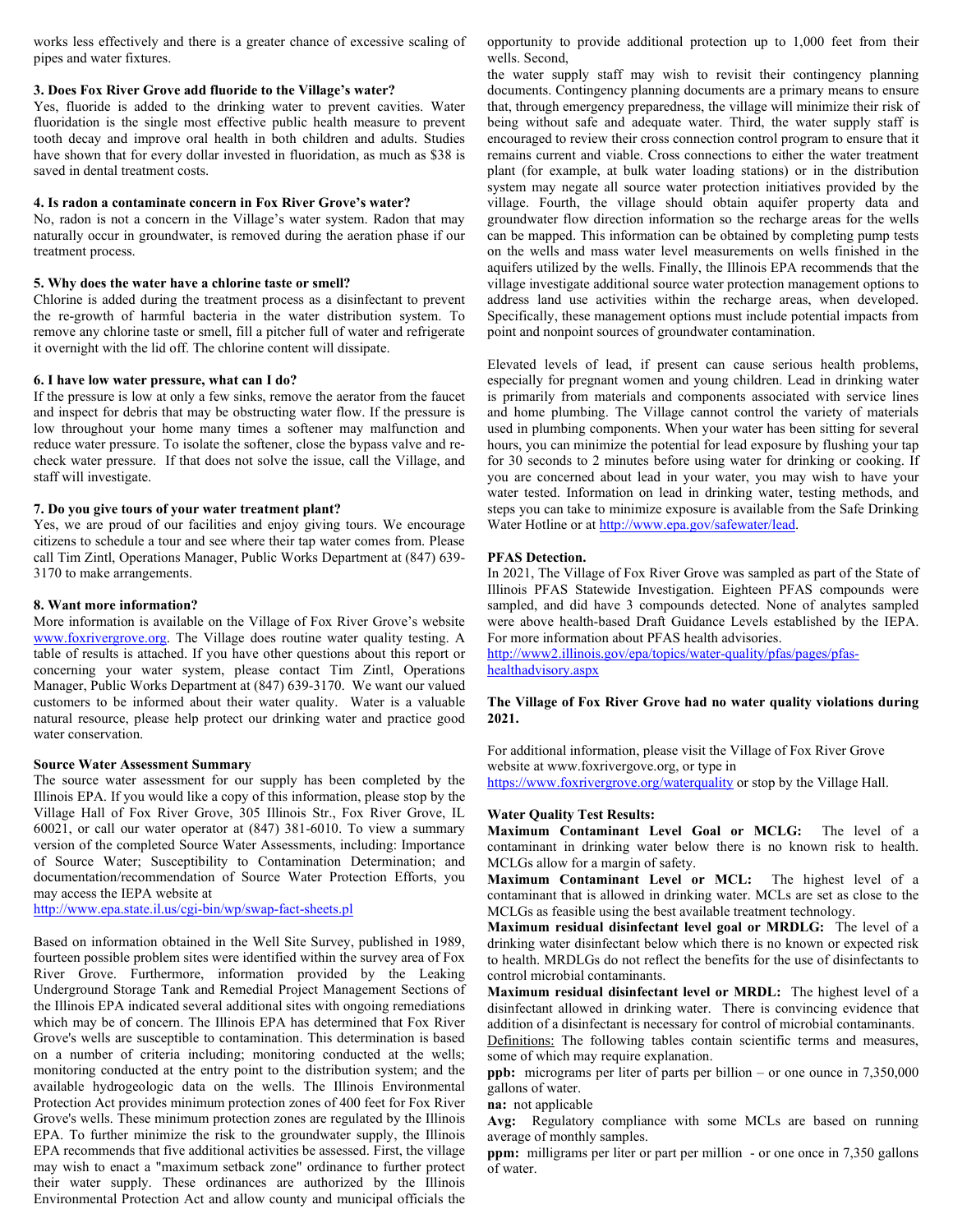#### **2021Regulated Contaminants Detected**

#### **Lead and Copper**

Definitions:

 Action Level Goal (ALG): The level of a contaminant in drinking water below which there is no known or expected risk to health. ALGs allow for a margin ofsafety.

| Action Level: The concentration of a contaminant which, if exceeded, triggers treatment or other requirements which a water system must follow. |  |  |  |  |  |
|-------------------------------------------------------------------------------------------------------------------------------------------------|--|--|--|--|--|
|                                                                                                                                                 |  |  |  |  |  |

| Lead and Copper | Date Sampled | MCLG | Action Level<br>(AL) | 90th<br>Percentile | # Sites Over<br>AL | Units | Violation | Likely Source of Contamination                                                                                |
|-----------------|--------------|------|----------------------|--------------------|--------------------|-------|-----------|---------------------------------------------------------------------------------------------------------------|
| Copper          | 2021         | 1.3  | 1.3                  | 0.71               |                    | ppm   |           | Erosion of natural deposits; Leaching from<br>wood preservatives; Corrosion of household<br>plumbing systems. |
| Lead            | 2021         |      |                      | 8.8                |                    | ppb   | N         | Corrosion of household plumbing systems;<br>Erosion of natural deposits.                                      |

#### **Water Quality Test Results**

| Definitions:                                          | The following tables contain scientific terms and measures, some of which may require explanation.                                                                                                                                                                         |
|-------------------------------------------------------|----------------------------------------------------------------------------------------------------------------------------------------------------------------------------------------------------------------------------------------------------------------------------|
| Avq:                                                  | Regulatory compliance with some MCLs are based on running annual average of monthly samples.                                                                                                                                                                               |
| Level 1 Assessment:                                   | A Level 1 assessment is a study of the water system to identify potential problems and determine (if possible) why<br>total coliform bacteria have been found in our water system.                                                                                         |
| Level 2 Assessment:                                   | A Level 2 assessment is a very detailed study of the water system to identify potential problems and determine (if<br>possible) why an E. coli MCL violation has occurred and/or why total coliform bacteria have been found in our water<br>system on multiple occasions. |
| Maximum Contaminant Level or MCL:                     | The highest level of a contaminant that is allowed in drinking water. MCLs are set as close to the MCLGs as feasible<br>using the best available treatment technology.                                                                                                     |
| Maximum Contaminant Level Goal or MCLG:               | The level of a contaminant in drinking water below which there is no known or expected risk to health. MCLGs allow<br>for a margin of safety.                                                                                                                              |
| Maximum residual disinfectant level or<br>MRDL:       | The highest level of a disinfectant allowed in drinking water. There is convincing evidence that addition of a<br>disinfectant is necessary for control of microbial contaminants.                                                                                         |
| Maximum residual disinfectant level<br>goal or MRDLG: | The level of a drinking water disinfectant below which there is no known or expected risk to health. MRDLGs do not<br>reflect the benefits of the use of disinfectants to control microbial contaminants.                                                                  |
| na:                                                   | not applicable.                                                                                                                                                                                                                                                            |
| $m$ rem:                                              | millirems per year (a measure of radiation absorbed by the body)                                                                                                                                                                                                           |
| $ppb$ :                                               | micrograms per liter or parts per billion - or one ounce in 7,350,000 gallons of water.                                                                                                                                                                                    |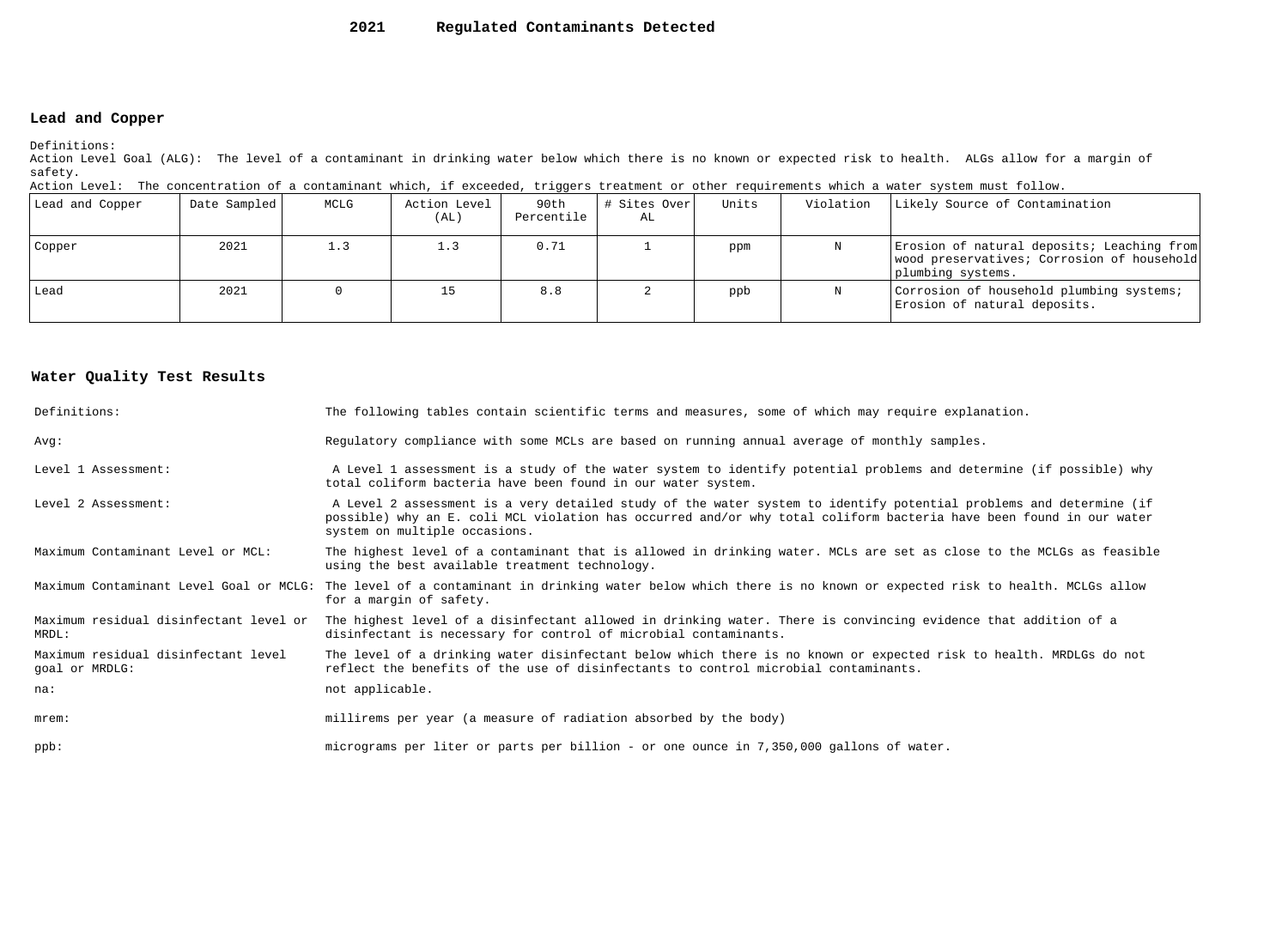### **Water Quality Test Results**

| ppm:                       | milligrams per liter or parts per million - or one ounce in 7,350 gallons of water. |
|----------------------------|-------------------------------------------------------------------------------------|
| Treatment Technique or TT: | A required process intended to reduce the level of a contaminant in drinking water. |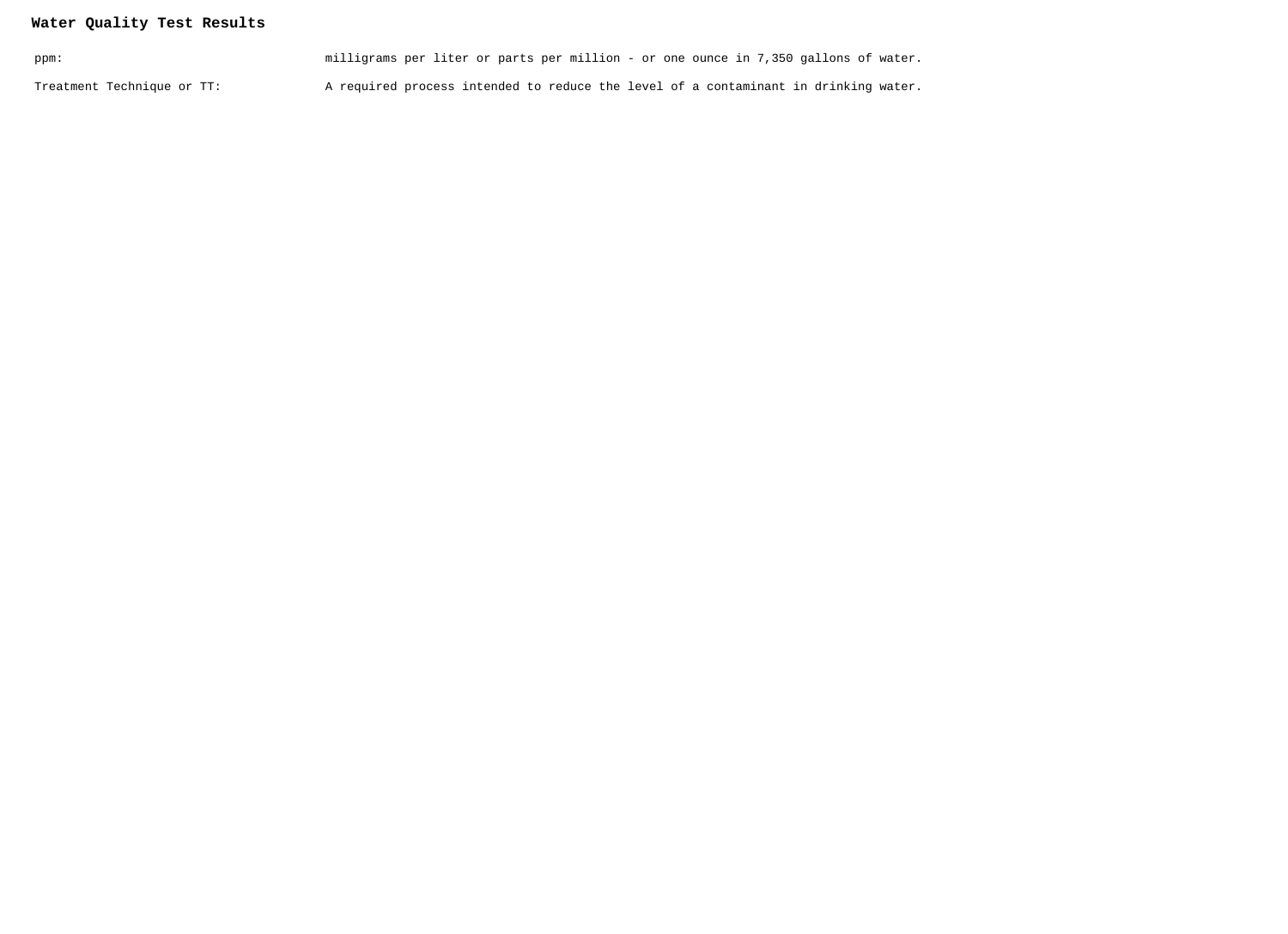### **Regulated Contaminants**

| Disinfectants and<br>Disinfection By-<br>Products | Collection<br>Date | Detected       | Highest Level Range of Levels<br>Detected | MCLG                     | MCL            | Units |             | Violation Likely Source of Contamination                                                                                         |
|---------------------------------------------------|--------------------|----------------|-------------------------------------------|--------------------------|----------------|-------|-------------|----------------------------------------------------------------------------------------------------------------------------------|
| Chlorine                                          | 12/31/2021         | $\mathbf{1}$   | $0.7 - 1.18$                              | $MRDLG = 4$              | $MRDL = 4$     | ppm   | $_{\rm N}$  | Water additive used to control microbes.                                                                                         |
| Haloacetic Acids<br>(HAA5)                        | 2021               | 12             | $1.61 - 11.53$                            | No goal for<br>the total | 60             | ppb   | $_{\rm N}$  | By-product of drinking water disinfection.                                                                                       |
| Total Trihalomethanes<br>(TTHM)                   | 2021               | 50             | $17.91 - 50$                              | No goal for<br>the total | 80             | ppb   | $_{\rm N}$  | By-product of drinking water disinfection.                                                                                       |
| Inorganic<br>Contaminants                         | Collection<br>Date | Detected       | Highest Level Range of Levels<br>Detected | MCLG                     | MCL            | Units | Violation   | Likely Source of Contamination                                                                                                   |
| Barium                                            | 2021               | 0.15           | $0.09 - 0.15$                             | $\overline{2}$           | $\overline{2}$ | ppm   | $_{\rm N}$  | Discharge of drilling wastes; Discharge from<br>metal refineries; Erosion of natural deposits.                                   |
| Fluoride                                          | 2021               | 0.727          | $0.674 - 0.727$                           | $\overline{4}$           | 4.0            | ppm   | $_{\rm N}$  | Erosion of natural deposits; Water additive<br>which promotes strong teeth; Discharge from<br>fertilizer and aluminum factories. |
| Iron                                              | 2021               | 0.4            | $0 - 0.4$                                 |                          | 1.0            | ppm   | $\mathbf N$ | This contaminant is not currently regulated by<br>the USEPA. However, the state regulates.<br>Erosion of natural deposits.       |
| Manganese                                         | 2021               | 23             | $8 - 23$                                  | 150                      | 150            | ppb   | $\mathbf N$ | This contaminant is not currently regulated by<br>the USEPA. However, the state regulates.<br>Erosion of natural deposits.       |
| Sodium                                            | 2021               | 120            | $66 - 120$                                |                          |                | ppm   | $_{\rm N}$  | Erosion from naturally occuring deposits.<br>Used in water softener regeneration.                                                |
| Volatile Organic<br>Contaminants                  | Collection<br>Date | Detected       | Highest Level Range of Levels<br>Detected | MCLG                     | MCL            | Units | Violation   | Likely Source of Contamination                                                                                                   |
| Trichloroethylene                                 | 2021               | 1.1            | $0 - 0$                                   | $\Omega$                 | $5^{\circ}$    | ppb   | $\mathbf N$ | Discharge from metal degreasing sites and<br>other factories.                                                                    |
| $cis-1, 2-$<br>Dichloroethylene                   | 2021               | $\overline{4}$ | $0 - 0$                                   | 70                       | 70             | ppb   | $_{\rm N}$  | Discharge from industrial chemical factories.                                                                                    |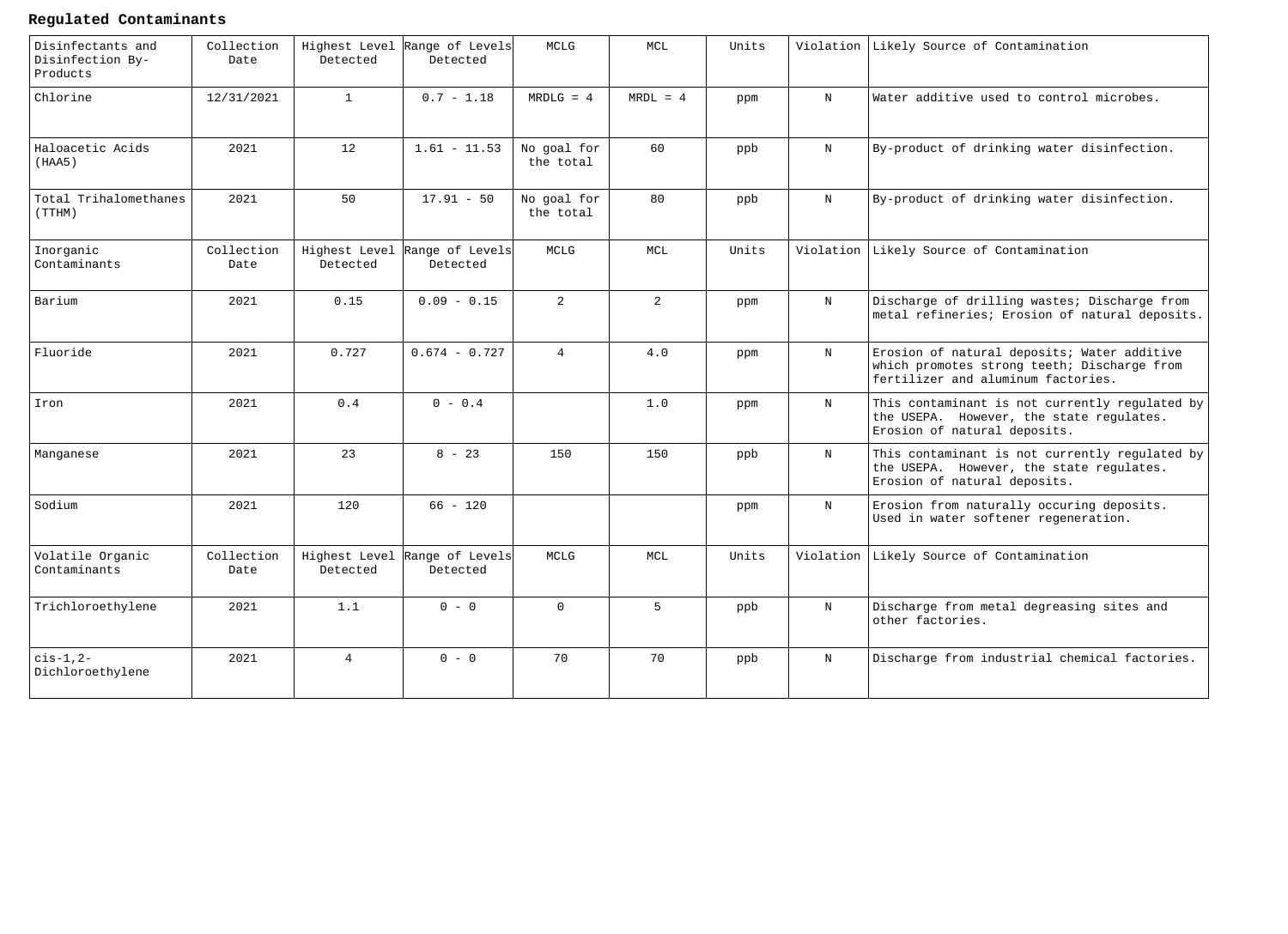

# illage of Fox River Grove

May 13, 2021

Dear Water System Customer,

The Illinois Environmental Protection Agency (IEPA) recently tested our water system for 18 compounds known as Per- and Polyfluoroalkyl Substances (PFAS) as part of a statewide investigation of community water supplies. PFAS are a group of thousands of manmade substances that have been produced in the United States since the 1940s and utilized for a variety of applications ranging from water and stainproofing to firefighting. Some PFAS have been phased out of production in the United States due to environmental and human health concerns, yet they persist in the environment and may contaminate surface and ground waters.

Neither the IEPA nor the U.S. EPA have yet developed enforceable drinking water standards for PFAS. In the interim, IEPA has developed health-based Draft Guidance Levels for the small number of PFAS for which there is appropriate information to do so. Draft Guidance Levels are intended to be protective of all people consuming the water over a lifetime of exposure. There is not enough information available for scientists to develop health-based Draft Guidance Levels for all of the PFAS sampled.

None of analytes sampled were above health-based Draft Guidance Levels established by the IEPA . The levels are presented in units of nanogram per liter (ng/L) or parts per trillion (ppt). The Minimum Reporting Level in the table below is the lowest concentration the laboratory can reliably detect. Based on the results, Fox River Grove does not exceed any of the draft guidance levels established forthe various PFAS analytes.

|                                  |                 | <b>Minimum</b><br><b>Reporting</b> | <b>Draft</b><br>Guidance | <b>Analytical</b><br><b>Result</b> |
|----------------------------------|-----------------|------------------------------------|--------------------------|------------------------------------|
| <b>PFAS Analyte</b>              | Acronym         | Level (ppt)                        | Level (ppt)              | (ppt)                              |
| Perfluorobutanesulfonic acid     | <b>PFBS</b>     | 2                                  | 140,000                  | 2.5                                |
| Perfluorohexanesulfonic acid     | <b>PFHxS</b>    | 2                                  | 140                      | 3.0                                |
| Perfluorononanoic acid           | <b>PFNA</b>     | 2                                  | 21                       | <b>ND</b>                          |
| Perfluorooctanesulfonic acid     | <b>PFOS</b>     | 2                                  | 14                       | <b>ND</b>                          |
| Perfluorooctanoic acid           | <b>PFOA</b>     | $\overline{2}$                     | $\overline{\mathcal{L}}$ | ND.                                |
| Hexafluoropropylene oxide dimer  |                 |                                    |                          |                                    |
| acid                             | HFPO-DA         | $\overline{2}$                     | 560                      | <b>ND</b>                          |
| N-ethyl                          |                 |                                    |                          |                                    |
| perfluorooctanesulfonamidoacetic |                 |                                    |                          |                                    |
| acid                             | <b>NEtFOSAA</b> | $\mathcal{P}$                      | ----а                    | <b>ND</b>                          |
| N-methyl                         |                 |                                    |                          |                                    |
| perfluorooctanesulfonamidoacetic |                 |                                    |                          |                                    |
| acid                             | NMeFOSAA        | $\overline{2}$                     | ----а                    | <b>ND</b>                          |
| Perfluorodecanoic acid           | <b>PFDA</b>     | $\overline{2}$                     | ----a                    | <b>ND</b>                          |
| Perfluorododecanoic acid         | PFDoA           | $\overline{2}$                     | ----a                    | <b>ND</b>                          |
| Perfluoroheptanoic acid          | PFHpA           | $\overline{2}$                     | ----а                    | <b>ND</b>                          |
| Perfluorohexanoic acid           | PFHxA           | 2                                  | 560,000                  | 3.2                                |
| Perfluorotetradecanoic acid      | <b>PFTA</b>     | 2                                  | ----a                    | <b>ND</b>                          |

**Village President** Marc McLaughlin

**Trustees** Jennifer Curtiss / Steve Knar / Andrew Migdal / Melissa Schladt / Sheri Sepeczi / Patrick Wall